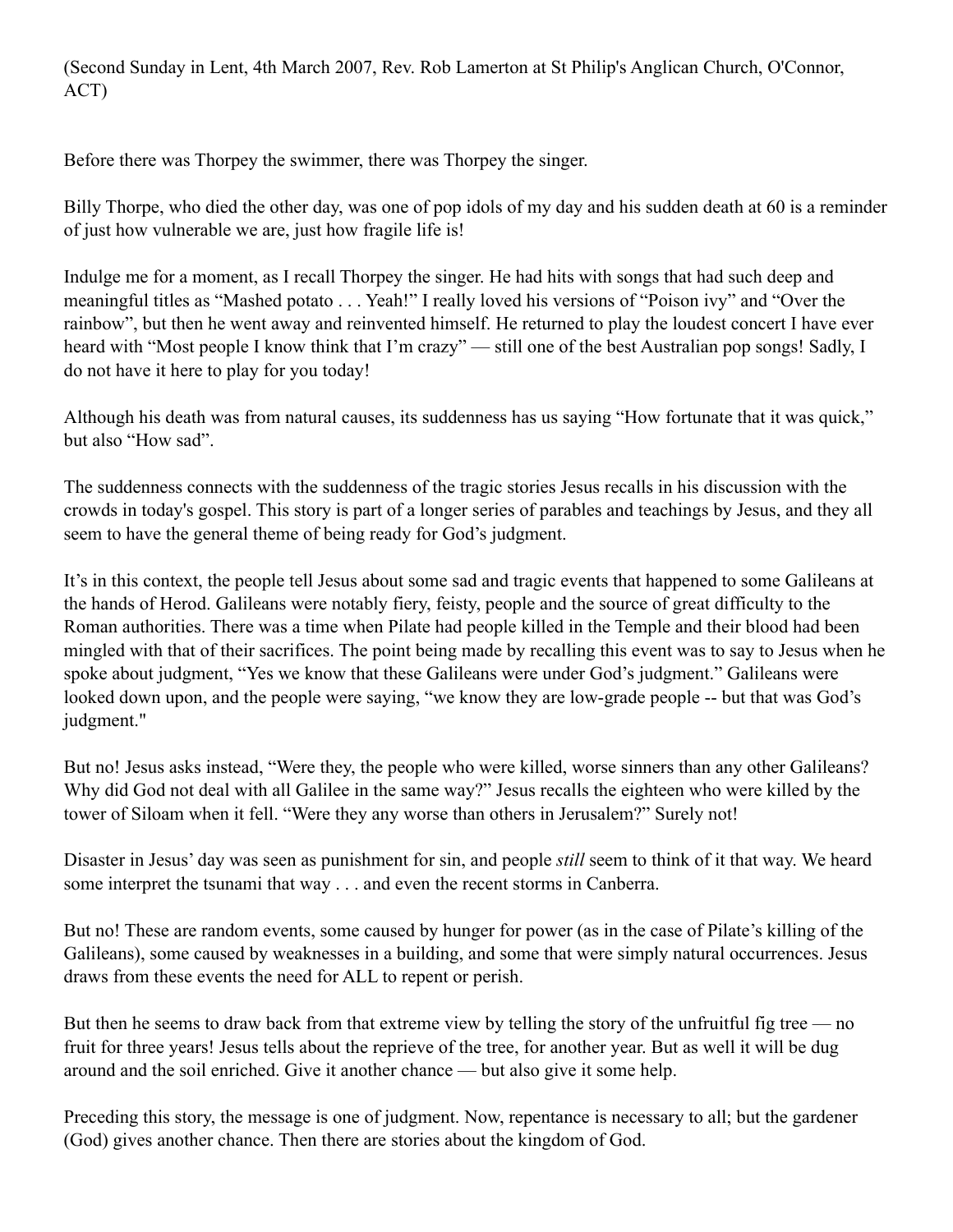No, disastrous events are not God's judgment — they are disastrous events! Repentance and openness to God, which is the theme of Lent, brings us face-to-face with the God who gives a second chance!

We hear Abram's story the promise of descendants and land, from the river of Egypt to the Euphrates. (We immediately think of the people of Israel inheriting this land as the children of Abram, but Abram is also the father of the Arab peoples.)

In Abraham, God intervenes to create a people for himself, the fulfilment of which, as St. Paul points out, we find in Christ and the new people of God.

Down through the generations, God's people journey towards a promised land that is also discerned by St. Paul to mean no longer land, but our place in heaven. Repentance is always part of that journey.

Time and time again, we turn back to God from our failures, sins and weaknesses, from our injustice selfishness, etc. I have no difficulty with making one's confession time and time again, because we usually make the same mistakes over and over. Repentance readies us for the kingdom!

Those of us who are old enough to remember the *Book of Common Prayer* will recall this response from the Litany:

"From lightning and tempest; from plague, pestilence, and famine; from battle and murder . . . and from sudden death, *Good Lord, deliver us*."

I'll be grateful to go suddenly, like Billy Thorpe. But I trust I will be prepared.

--------------------------------------------------------------------------------------------

Most people I know, by Billy Thorpe

*Most people I know think that I'm crazy and I know at times I act a little hazy but if that's my way and you should know it then in every way help me to show it.*

*oooooooo yeah, yeah, yeah*

*For most of my life I lived a delusion yes material gain has caused me confusion but slowly in time I learned that my place is to tell all that I meet the glory that God is*

*oooooooo yeah, yeah*

*and that's why,*

*most people i know think that I'm crazy and I know at times I act a little hazy, but*